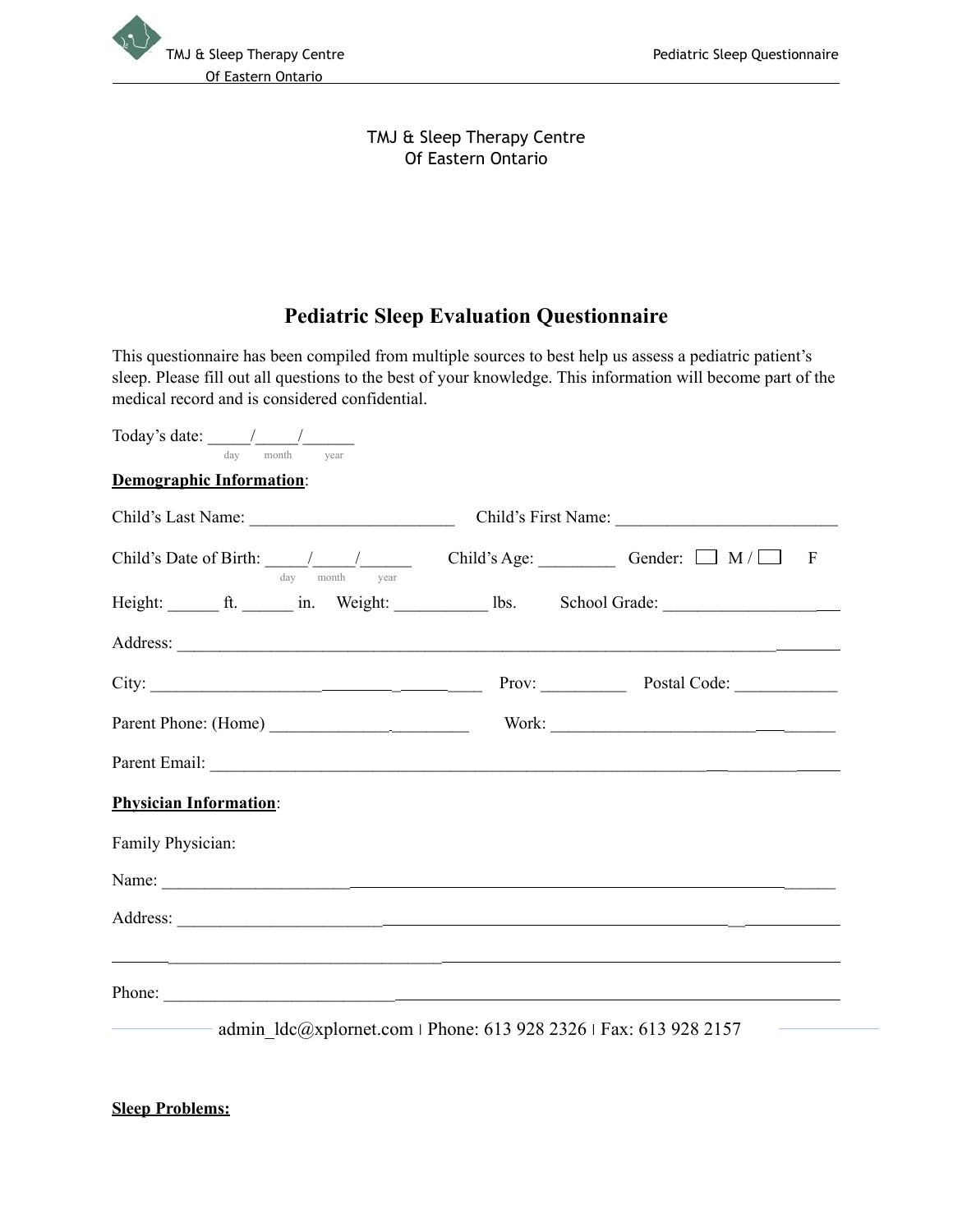

| <u> 1989 - Jan James James James James James James James James James James James James James James James James J</u> |                                 |  |
|----------------------------------------------------------------------------------------------------------------------|---------------------------------|--|
| <u> 1989 - Johann Stoff, amerikansk politiker (* 1908)</u>                                                           |                                 |  |
| <b>Sleep Times:</b>                                                                                                  |                                 |  |
| Total estimated amount of sleep on a weekday (including naps): hours ______ ninutes                                  |                                 |  |
| Usual bedtime on weekday nights: _________ usual wake time on weekday mornings: _____                                |                                 |  |
| Total estimated amount of sleep on a weekend day (including naps): hours minutes                                     |                                 |  |
| Usual bedtime on weekend nights: Usual wake time on weekend mornings: Usual vake time on weekend mornings:           |                                 |  |
| <b>Nap times:</b>                                                                                                    |                                 |  |
| Number of days each week that your child takes a nap:                                                                |                                 |  |
| Nap Times (from when to when):                                                                                       |                                 |  |
| Canaval Slaan Informations                                                                                           | $V_{\alpha\alpha}$ $N_{\alpha}$ |  |

| <b>General Sleep Information:</b>                                                                                                | Yes    | N <sub>0</sub> |
|----------------------------------------------------------------------------------------------------------------------------------|--------|----------------|
| Is there a regular bedtime?                                                                                                      | $\Box$ | П              |
| Does the child have his/her own bedroom?                                                                                         | $\Box$ | П              |
| Does the child have his/her own bed?                                                                                             | П      | П              |
| Is there a parent present when your child falls as leep?                                                                         | $\Box$ | П              |
| Does the child resist going to bed?                                                                                              | $\Box$ | П              |
| Does the child have difficulty falling as leep?                                                                                  | □      | П              |
| Does the child awaken during the night?                                                                                          | $\Box$ | П              |
| Is this a problem?                                                                                                               | $\Box$ | П              |
| If awakening at night, does the child have difficulty returning to sleep?                                                        | $\Box$ | П              |
| admin Idc@xplornet.com   Phone: 613 928 2326   Fax: 61 <sup>3</sup> 928 2157<br>Is the child difficult to awaken in the morning? |        | П              |
| Is the child a poor sleeper?                                                                                                     | $\Box$ | $\Box$         |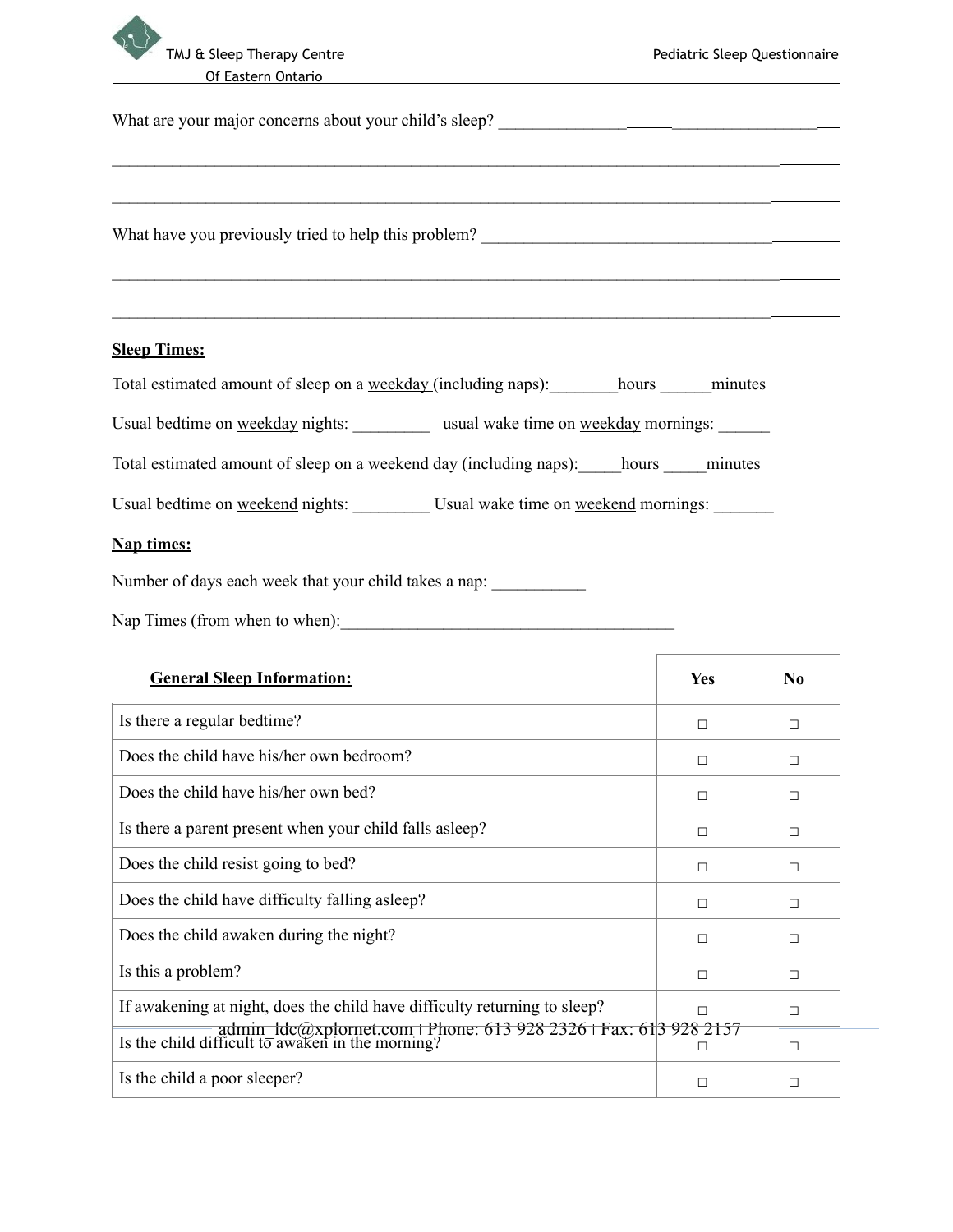

# **Current Sleep Symptoms:**

|                                                        | <b>Never</b> | <b>Occasionally Frequently</b> |        |
|--------------------------------------------------------|--------------|--------------------------------|--------|
| Mouth breathing during sleep?                          | $\Box$       | $\Box$                         | $\Box$ |
| Difficulty breathing when asleep?                      | $\Box$       | $\Box$                         | $\Box$ |
| Stops breathing during sleep?                          | $\Box$       | $\Box$                         | □      |
| Snores?                                                | $\Box$       | $\Box$                         | $\Box$ |
| Restless Sleep?                                        | $\Box$       | $\Box$                         | $\Box$ |
| Sweating when sleeping?                                | $\Box$       | $\Box$                         | $\Box$ |
| Daytime sleepiness?                                    | $\Box$       | $\Box$                         | $\Box$ |
| Poor appetite?                                         | $\Box$       | $\Box$                         | $\Box$ |
| Nightmares?                                            | $\Box$       | $\Box$                         | $\Box$ |
| Sleepwalking?                                          | $\Box$       | $\Box$                         | $\Box$ |
| Sleep talking?                                         | $\Box$       | $\Box$                         | □      |
| Screaming during sleep?                                | $\Box$       | $\Box$                         | $\Box$ |
| Leg kicking during sleep?                              | $\Box$       | $\Box$                         | $\Box$ |
| Waking up at night?                                    | $\Box$       | $\Box$                         | $\Box$ |
| Getting out of bed at night?                           | $\Box$       | $\Box$                         | $\Box$ |
| Trouble staying in his/her bed?                        | $\Box$       | $\Box$                         | $\Box$ |
| Resistance going to bed?                               | $\Box$       | $\Box$                         | $\Box$ |
| Teeth grinding?                                        | $\Box$       | $\Box$                         | $\Box$ |
| Uncomfortable "creepy-crawly" feeling in his/her legs? | $\Box$       | $\Box$                         | □      |
| Bed wetting?                                           | $\Box$       | $\Box$                         | $\Box$ |

 $\overline{1}$ 

### **Current Daytime Symptoms:**

| $\frac{ \text{Never} }{ \text{C}}$ Occasionally   Frequently   $\frac{ \text{Never} }{ \text{C}}$ Occasionally   Frequently |  |  |
|-----------------------------------------------------------------------------------------------------------------------------|--|--|
| Chewing with mouth $\overline{open}$ , gulping?                                                                             |  |  |
| Trouble getting up in the morning?                                                                                          |  |  |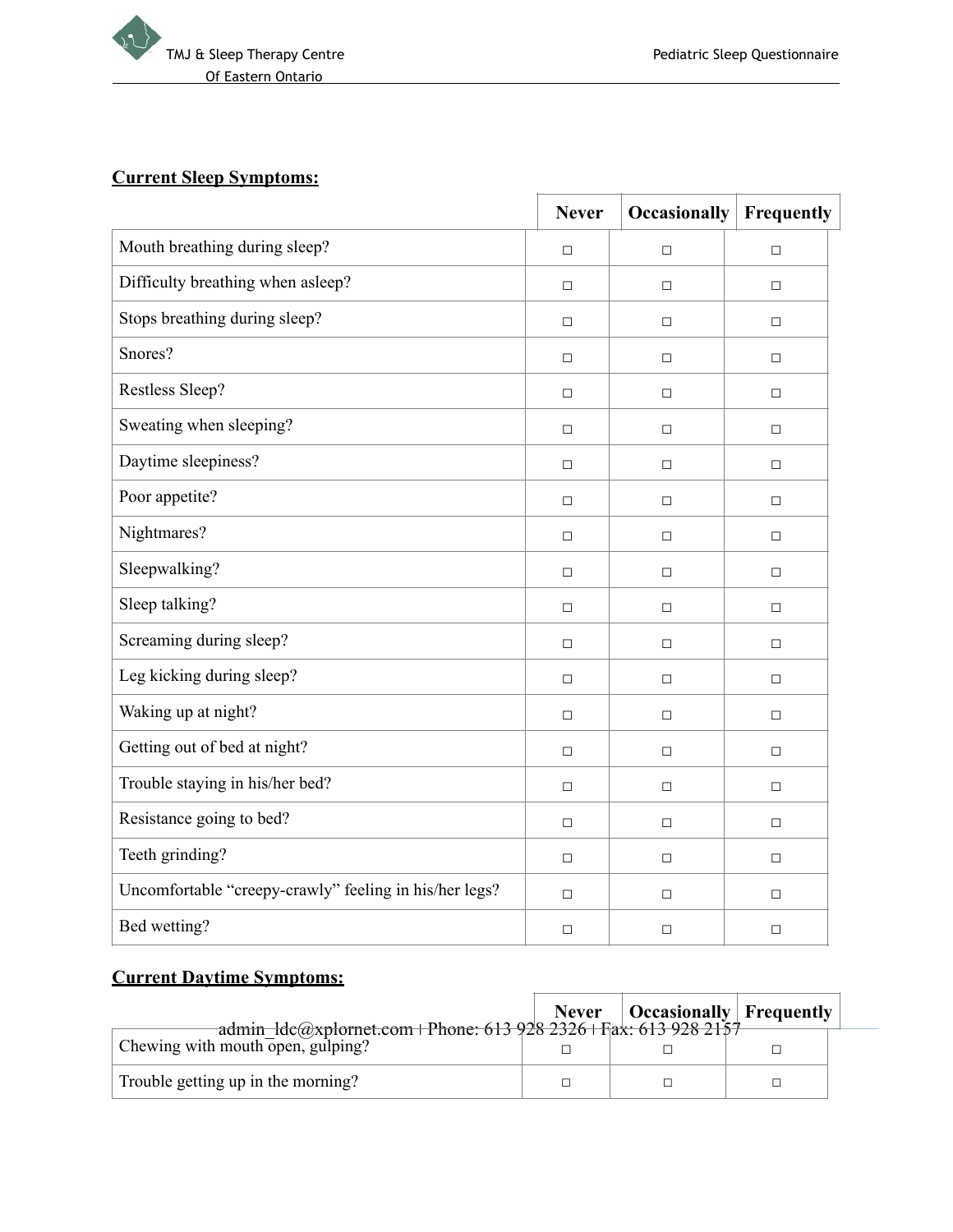| Falls asleep at school?                                                    | П |   |
|----------------------------------------------------------------------------|---|---|
| Naps after school?                                                         | П |   |
| Daytime sleepiness?                                                        | П |   |
| Feels weak or loses control of his/her muscles with<br>strong emotions?    | П | П |
| Reports being unable to move when falling asleep or<br>upon waking?        |   |   |
| Reports frightening visual images before falling asleep or<br>upon waking? | п |   |

#### **Family History:**

Other persons living in the home: \_\_\_\_\_\_\_\_\_\_\_\_\_\_\_\_\_\_\_\_\_\_\_\_\_\_\_\_\_\_\_\_\_\_\_\_\_\_\_\_\_\_\_\_\_\_\_\_\_

| Does anyone in the family have a sleep disorder? $\Box$ Yes $\Box$ No |  |  |  |  |  |  |
|-----------------------------------------------------------------------|--|--|--|--|--|--|
|-----------------------------------------------------------------------|--|--|--|--|--|--|

If yes, who and what disorder?

Does anyone in the home smoke?  $□$  Yes  $□$  No

Are there pets in the home?  $\Box$  Yes  $\Box$  No In the child's room?  $\Box$  Yes  $\Box$  No

On the child's bed?  $\Box$  Yes  $\Box$  No

| <b>Child's Medical history</b>                                              | Yes    | N <sub>0</sub> |
|-----------------------------------------------------------------------------|--------|----------------|
| Frequent nasal congestion?                                                  | $\Box$ | П              |
| Trouble breathing through his/her nose?                                     | $\Box$ | $\Box$         |
| Sinus problems?                                                             | $\Box$ | П              |
| Chronic bronchitis or cough?                                                | $\Box$ | П              |
| Environmental allergies?                                                    | $\Box$ | $\Box$         |
| Asthma                                                                      | $\Box$ | П              |
| Frequent colds or flus?                                                     | $\Box$ | П              |
| Frequent ear infections?                                                    | $\Box$ | П              |
| Frequent strep throat infections?                                           | $\Box$ | П              |
| Difficulty swallowing?                                                      | $\Box$ | $\Box$         |
| Acid reflux (Gastroesophageal reflux)?                                      | $\Box$ | П              |
| Poor onderlaydd grawyddor het.com   Phone: 613 928 2326   Fax: 613 028 2157 |        | П              |
| Excessive weight?                                                           | $\Box$ | П              |
| Hearing problems?                                                           | $\Box$ | П              |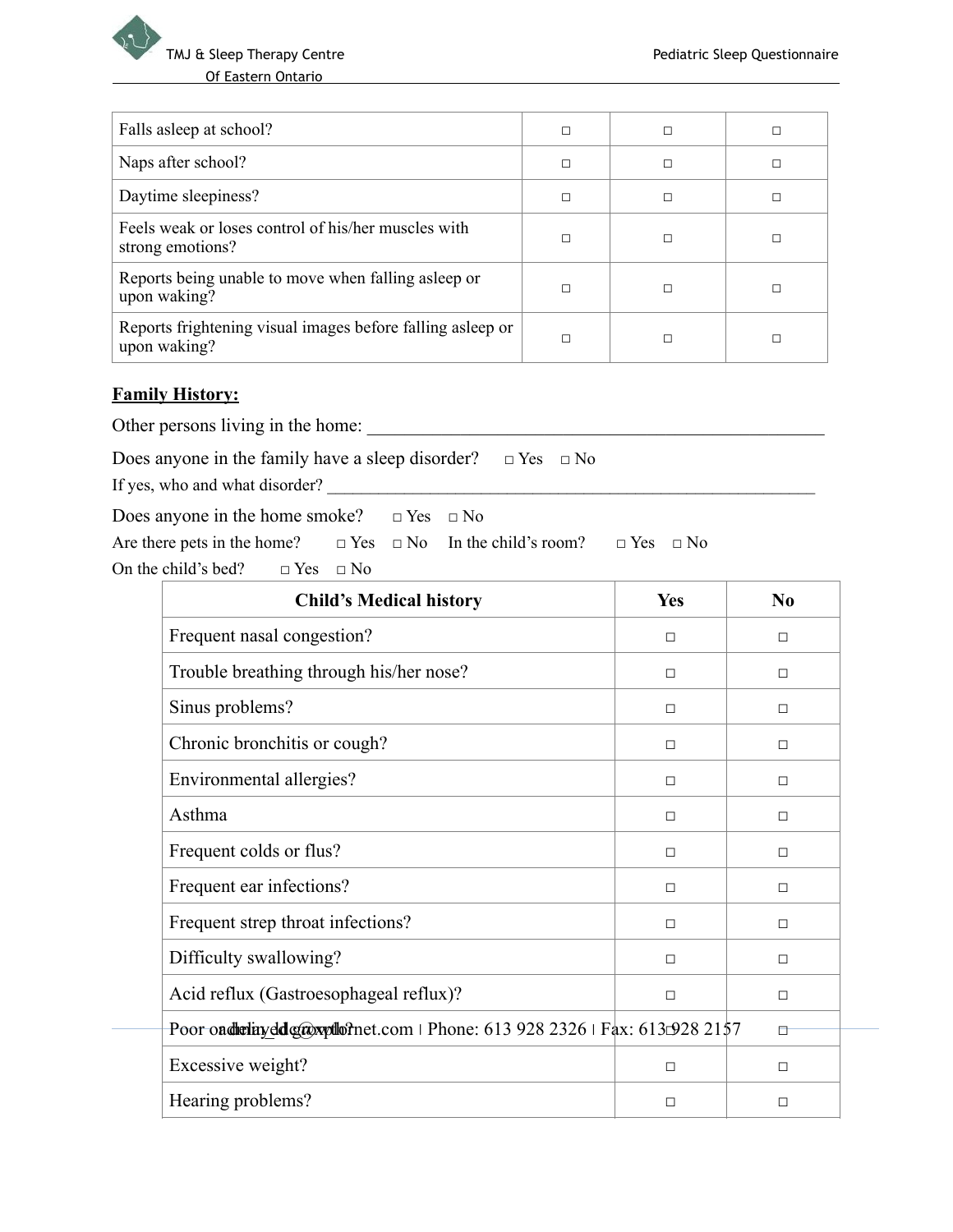| Speech problems?                           | $\Box$ | $\Box$ |
|--------------------------------------------|--------|--------|
| Vision problems?                           | $\Box$ | $\Box$ |
| Seizures / Epilepsy?                       | $\Box$ | $\Box$ |
| Morning headaches?                         | $\Box$ | $\Box$ |
| Cerebral palsy?                            | $\Box$ | $\Box$ |
| Heart disease?                             | $\Box$ | $\Box$ |
| High blood pressure?                       | $\Box$ | $\Box$ |
| Sickle cell disease?                       | $\Box$ | $\Box$ |
| Genetic disease?                           | $\Box$ | $\Box$ |
| Chromosome problem (e.g., Down's)?         | $\Box$ | $\Box$ |
| Skeleton problem (e.g., dwarfism)?         | $\Box$ | $\Box$ |
| Craniofacial disorder (e.gm Pierre-Robin)? | $\Box$ | $\Box$ |
| Thyroid problem?                           | $\Box$ | $\Box$ |
| Eczema (itchy skin)?                       | $\Box$ | $\Box$ |
| Pain?                                      | $\Box$ | $\Box$ |

If your child has long-term medical problems, list the three that you think are the most important.

| <u>.</u> |  |
|----------|--|
| - -      |  |

### **Past Surgical History:**

| Has your child ever had his/her tonsils removed?                                    |  | $\Box$ Yes $\Box$ No At what age? |
|-------------------------------------------------------------------------------------|--|-----------------------------------|
| Has your child ever had his/her adenoids removed? $\Box$ Yes $\Box$ No At what age? |  |                                   |
| Has your child ever had ear tubes?                                                  |  | $\Box$ Yes $\Box$ No At what age? |

 $\longrightarrow \text{admin\_ldc@xplornet.com} \mid \text{Phone: } 613\,928\,2326 \mid \text{Fax: } 613\,928\,2157 \quad \longrightarrow$ What other surgeries has your child had (include age when surgery performed)?

 $\mathcal{L}_\mathcal{L} = \{ \mathcal{L}_\mathcal{L} = \{ \mathcal{L}_\mathcal{L} = \{ \mathcal{L}_\mathcal{L} = \{ \mathcal{L}_\mathcal{L} = \{ \mathcal{L}_\mathcal{L} = \{ \mathcal{L}_\mathcal{L} = \{ \mathcal{L}_\mathcal{L} = \{ \mathcal{L}_\mathcal{L} = \{ \mathcal{L}_\mathcal{L} = \{ \mathcal{L}_\mathcal{L} = \{ \mathcal{L}_\mathcal{L} = \{ \mathcal{L}_\mathcal{L} = \{ \mathcal{L}_\mathcal{L} = \{ \mathcal{L}_\mathcal{$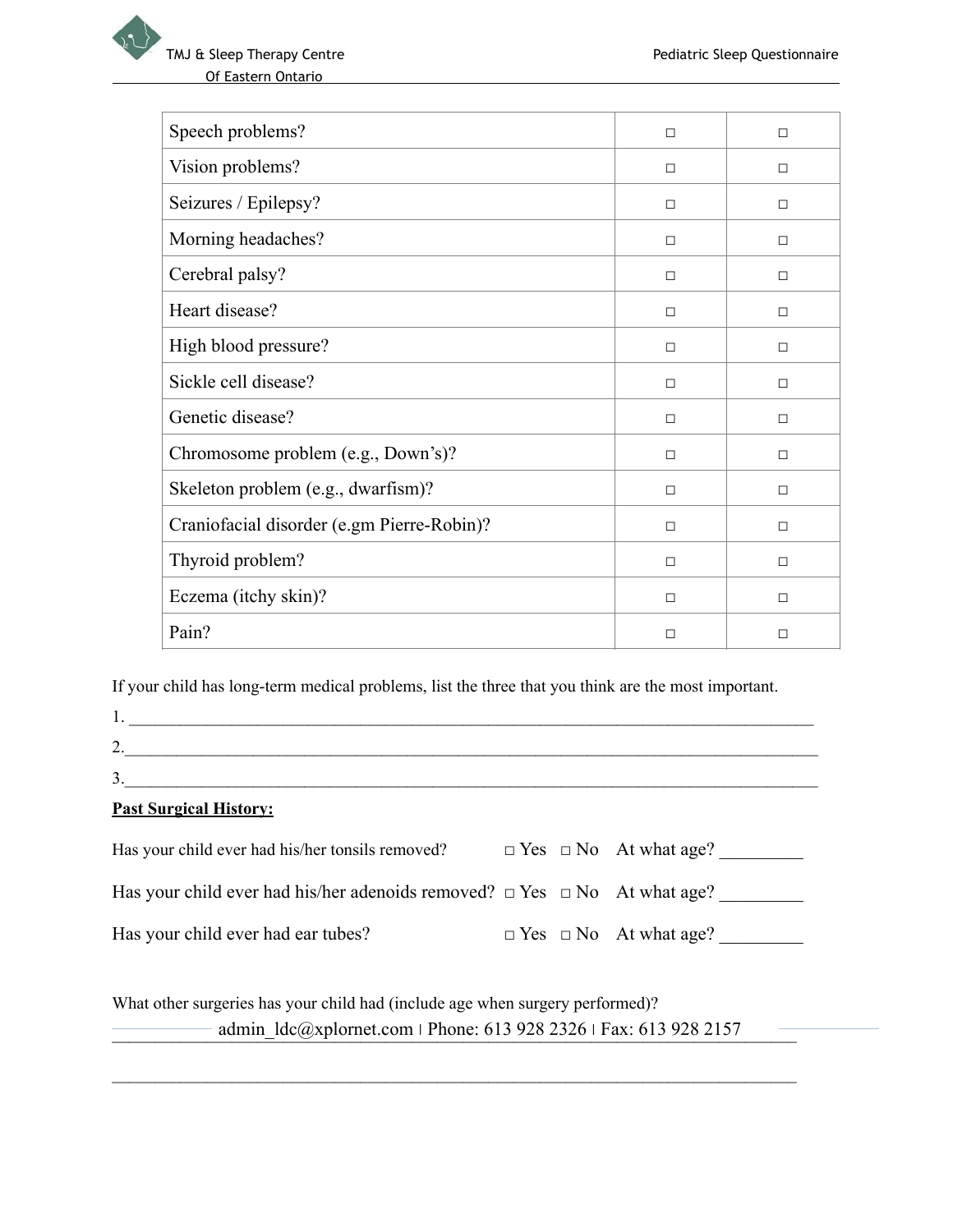### **Past Psychiatric History:**

| <b>Yes</b>                       | N <sub>0</sub>                     |        |        |   |  |  |  |
|----------------------------------|------------------------------------|--------|--------|---|--|--|--|
| Autism?                          |                                    | П<br>П |        |   |  |  |  |
| Developmental Delay?             |                                    |        | П      | П |  |  |  |
| Hyperactivity / ADHD?            |                                    |        | П      | П |  |  |  |
|                                  | Anxiety / Panic attacks?<br>П<br>П |        |        |   |  |  |  |
| Obsessive Compulsive Disorder?   |                                    |        | П      | П |  |  |  |
| Depression?                      |                                    |        | П      | П |  |  |  |
| Learning Disabilities?           |                                    |        | $\Box$ | П |  |  |  |
| Drug use/ abuse?<br>П<br>П       |                                    |        |        |   |  |  |  |
| <b>Behavioral Disorder?</b>      |                                    | П<br>П |        |   |  |  |  |
| Psychiatric Admission?<br>П<br>П |                                    |        |        |   |  |  |  |

## **Medications:**

| <b>Medicine Name</b> | <b>Reason for taking?</b> | <b>Dose</b> | <b>How Often?</b> |
|----------------------|---------------------------|-------------|-------------------|
|                      |                           |             |                   |
|                      |                           |             |                   |
|                      |                           |             |                   |
|                      |                           |             |                   |
|                      |                           |             |                   |
|                      |                           |             |                   |
|                      |                           |             |                   |

Medication Allergies: \_\_\_\_\_\_\_\_\_\_\_\_\_\_\_\_\_\_\_\_\_\_\_\_\_\_\_\_\_\_\_\_\_\_\_\_\_\_\_\_\_\_\_\_\_\_\_\_\_\_\_\_\_\_\_\_\_\_\_\_\_\_\_\_\_

Environmental Allergies: \_\_\_\_\_\_\_\_\_\_\_\_\_\_\_\_\_\_\_\_\_\_\_\_\_\_\_\_\_\_\_\_\_\_\_\_\_\_\_\_\_\_\_\_\_\_\_\_\_\_\_\_\_\_\_\_\_\_\_\_\_\_

l

The above information is accurate and complete to the best of smy knowledge613 928 2157